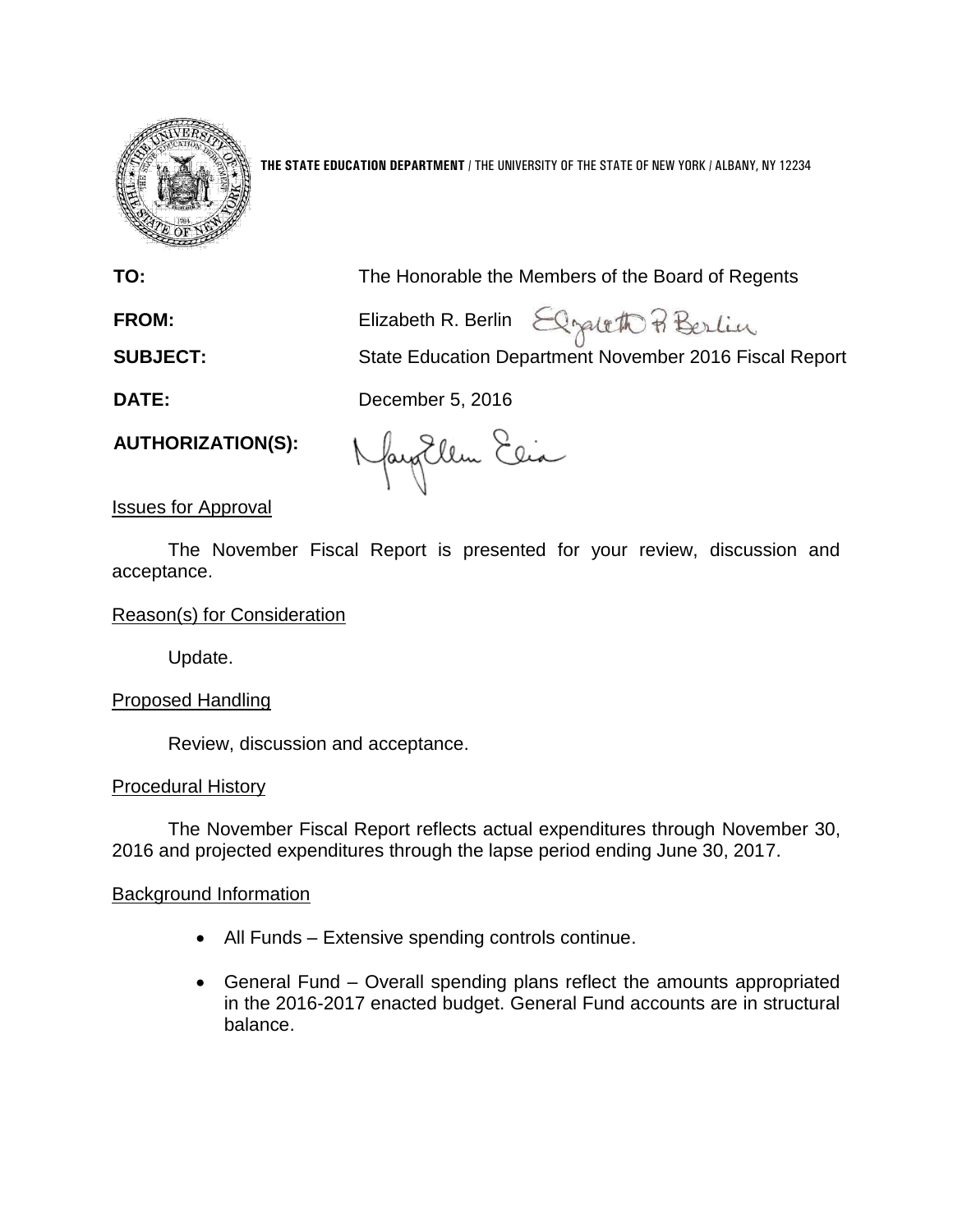- Special Revenue Our revenue accounts are all in structural balance on a current year basis and the accumulated negative balance in the Cultural Education Account is projected to remain at a negative \$3.6 million.
- Federal This report reflects current year plans for two year grant awards.

# Recommendation

I recommend that the Board of Regents accept the November 2016 State Education Department Fiscal Report as presented.

# Timetable for Implementation

N/A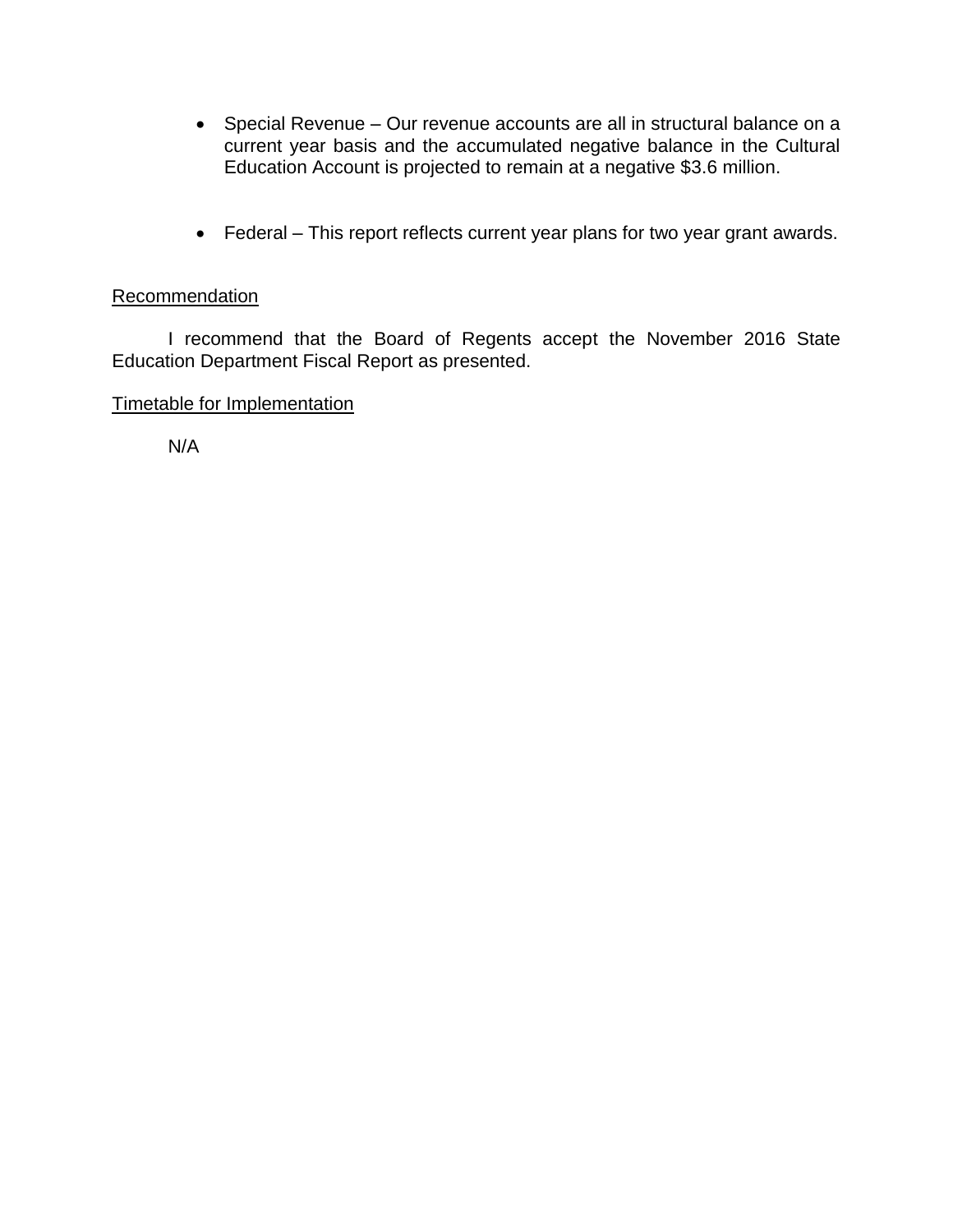## **STATE EDUCATION DEPARTMENT GRAND TOTALS FINANCIAL STATUS AS OF NOVEMBER 30, 2016**

*For State Fiscal Year 2016-17*

|                                                |          | (1)                             | (2)                               | (3)                                             | (4)                                           | (5)                                                   | (6)                                              | (7)                                                   | (8)                                              | (9)                                                            |
|------------------------------------------------|----------|---------------------------------|-----------------------------------|-------------------------------------------------|-----------------------------------------------|-------------------------------------------------------|--------------------------------------------------|-------------------------------------------------------|--------------------------------------------------|----------------------------------------------------------------|
|                                                |          | Available<br>Funds<br>on 4/1/16 | 2016-2017<br>Projected<br>Revenue | Cumulative<br>Projected<br>Revenue<br>2016-2017 | Actual<br>Expenditures<br>Through<br>11/30/16 | Projected<br>Expenditures<br>to Program<br>Period End | Total<br>Expenditures<br>Actual and<br>Projected | 2016-2017<br>Projected<br>Revenue vs.<br>Expenditures | Projected<br>Structural<br>Balance<br>at 3/31/17 | Cumulative<br>Projected<br>Balance<br>at Program<br>Period End |
| <b>GENERAL FUND</b>                            |          |                                 |                                   |                                                 |                                               |                                                       |                                                  |                                                       |                                                  |                                                                |
| <b>Personal Service</b><br>Nonpersonal Service |          | 0<br>$\mathbf{0}$               | 26,861,000<br>35,276,000          | 26,861,000<br>35,276,000                        | 16,674,243<br>9,111,254                       | 10,186,757<br>26, 164, 746                            | 26,861,000<br>35,276,000                         | 0<br>0                                                | 0<br>0                                           | $\pmb{0}$<br>$\mathbf 0$                                       |
|                                                | Subtotal | $\Omega$                        | 62,137,000                        | 62,137,000                                      | 25,785,497                                    | 36,351,503                                            | 62,137,000                                       | $\Omega$                                              | $\Omega$                                         | $\Omega$                                                       |
| <b>SPECIAL REVENUE</b>                         |          |                                 |                                   |                                                 |                                               |                                                       |                                                  |                                                       |                                                  |                                                                |
| All Accounts                                   | Subtotal | 32,394,484                      | 159,830,960                       | 192,225,444                                     | 95,236,956                                    | 63,970,163                                            | 159,207,119                                      | 623,841                                               | 2,948,994                                        | 33,018,325                                                     |
| <b>FEDERAL FUNDS</b>                           |          |                                 |                                   |                                                 |                                               |                                                       |                                                  |                                                       |                                                  |                                                                |
| October-September Programs<br>Personal Service |          | N/A                             | N/A                               | 51,269,326                                      | 304,495                                       | 50,964,831                                            | 51,269,326                                       | N/A                                                   | N/A                                              | N/A                                                            |
| Fringe/Indirect Costs                          |          | N/A                             | N/A                               | 40,668,513                                      | 328,934                                       | 40,339,579                                            | 40,668,513                                       | N/A                                                   | N/A                                              | N/A                                                            |
| Nonpersonal Service                            |          | N/A                             | N/A                               | 19,178,187                                      | 585,530                                       | 18,592,657                                            | 19,178,187                                       | N/A                                                   | N/A                                              | N/A                                                            |
|                                                | Subtotal | N/A                             | N/A                               | 111,116,026                                     | 1,218,959                                     | 109,897,067                                           | 111,116,026                                      | N/A                                                   | N/A                                              | N/A                                                            |
| July-June Programs                             |          |                                 |                                   |                                                 |                                               |                                                       |                                                  |                                                       |                                                  |                                                                |
| <b>Personal Service</b>                        |          | N/A                             | N/A                               | 32,551,305                                      | 12,064,146                                    | 20,487,159                                            | 32,551,305                                       | N/A                                                   | N/A                                              | N/A                                                            |
| Fringe/Indirect Costs                          |          | N/A                             | N/A                               | 25,671,328                                      | 3,039,754                                     | 22,631,574                                            | 25,671,328                                       | N/A                                                   | N/A                                              | N/A                                                            |
| Nonpersonal Service                            | Subtotal | N/A<br>N/A                      | N/A<br>N/A                        | 24,980,415<br>83,203,048                        | 752,692<br>15,856,592                         | 24,227,723<br>67,346,456                              | 24,980,415<br>83,203,048                         | N/A<br>N/A                                            | N/A<br>N/A                                       | N/A<br>N/A                                                     |
|                                                |          |                                 |                                   |                                                 |                                               |                                                       |                                                  |                                                       |                                                  |                                                                |
| <b>GRAND TOTALS</b>                            |          | N/A                             | N/A                               | 448,681,518                                     | 138,098,004                                   | 277,565,189                                           | 415,663,193                                      | N/A                                                   | N/A                                              | N/A                                                            |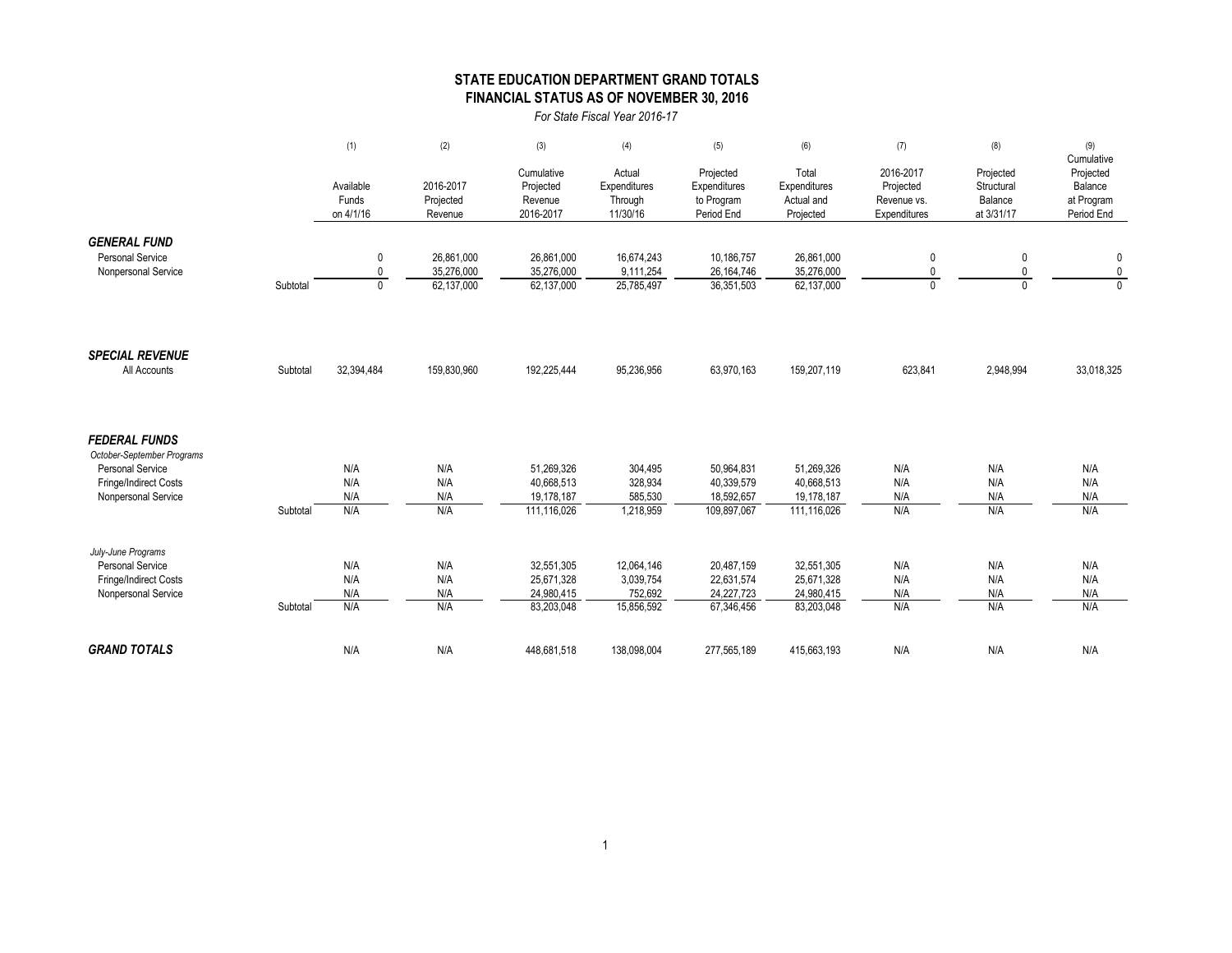#### **FINANCIAL STATUS AS OF NOVEMBER 30, 2016 ADULT CAREER AND CONTINUING EDUCATION SERVICES**

*For State Fiscal Year 2016-17*

|                                                |          | (1)                             | (2)                               | (3)                                             | (4)                                           | (5)                                                   | (6)                                              | (7)                                                   | (8)                                              | (9)<br>Cumulative                                |
|------------------------------------------------|----------|---------------------------------|-----------------------------------|-------------------------------------------------|-----------------------------------------------|-------------------------------------------------------|--------------------------------------------------|-------------------------------------------------------|--------------------------------------------------|--------------------------------------------------|
|                                                |          | Available<br>Funds<br>on 4/1/16 | 2016-2017<br>Projected<br>Revenue | Cumulative<br>Projected<br>Revenue<br>2016-2017 | Actual<br>Expenditures<br>Through<br>11/30/16 | Projected<br>Expenditures<br>to Program<br>Period End | Total<br>Expenditures<br>Actual and<br>Projected | 2016-2017<br>Projected<br>Revenue vs.<br>Expenditures | Projected<br>Structural<br>Balance<br>at 3/31/17 | Projected<br>Balance<br>at Program<br>Period End |
| <b>GENERAL FUND</b><br><b>Personal Service</b> |          |                                 |                                   |                                                 |                                               |                                                       |                                                  |                                                       |                                                  |                                                  |
| Nonpersonal Service                            |          | $\mathbf{0}$<br>$\mathbf{0}$    | 769,000<br>3,437,000              | 769,000<br>3,437,000                            | 434,179<br>1,360,099                          | 334,821<br>2,076,901                                  | 769,000<br>3,437,000                             | 0<br>$\mathbf{0}$                                     |                                                  | 0<br>0                                           |
|                                                | Subtotal | $\mathbf{0}$                    | 4,206,000                         | 4,206,000                                       | 1,794,277                                     | 2,411,723                                             | 4,206,000                                        | $\mathbf 0$                                           | $\Omega$                                         | $\overline{0}$                                   |
| <b>FEDERAL FUNDS</b>                           |          |                                 |                                   |                                                 |                                               |                                                       |                                                  |                                                       |                                                  |                                                  |
| October-September Programs                     |          |                                 |                                   |                                                 |                                               |                                                       |                                                  |                                                       |                                                  |                                                  |
| Personal Service                               |          | N/A                             | N/A                               | 45,884,936                                      | 0                                             | 45,884,936                                            | 45,884,936                                       | N/A                                                   | N/A                                              | N/A                                              |
| Fringe/Indirect Costs                          |          | N/A                             | N/A                               | 36,506,056                                      |                                               | 36,506,056                                            | 36,506,056                                       | N/A                                                   | N/A                                              | N/A                                              |
| Nonpersonal Service                            |          | N/A                             | N/A                               | 13,997,777                                      | 503,095                                       | 13,494,682                                            | 13,997,777                                       | N/A                                                   | N/A                                              | N/A                                              |
|                                                | Subtotal | N/A                             | N/A                               | 96,388,769                                      | 503,095                                       | 95,885,674                                            | 96,388,769                                       | N/A                                                   | N/A                                              | N/A                                              |
| July-June Programs                             |          |                                 |                                   |                                                 |                                               |                                                       |                                                  |                                                       |                                                  |                                                  |
| <b>Personal Service</b>                        |          | N/A                             | N/A                               | 1,706,700                                       | 79,683                                        | 1,627,017                                             | 1,706,700                                        | N/A                                                   | N/A                                              | N/A                                              |
| Fringe/Indirect Costs                          |          | N/A                             | N/A                               | 1,255,278                                       | $\Omega$                                      | 1,255,278                                             | 1,255,278                                        | N/A                                                   | N/A                                              | N/A                                              |
| Nonpersonal Service                            |          | N/A                             | N/A                               | 626,260                                         | 49,657                                        | 576,603                                               | 626,260                                          | N/A                                                   | N/A                                              | N/A                                              |
|                                                | Subtotal | N/A                             | N/A                               | 3,588,238                                       | 129,340                                       | 3,458,898                                             | 3,588,238                                        | N/A                                                   | N/A                                              | N/A                                              |
| <b>SPECIAL REVENUE</b>                         |          |                                 |                                   |                                                 |                                               |                                                       |                                                  |                                                       |                                                  |                                                  |
| Workers' Compensation                          |          | 136,093                         | 65,212 (b)                        | 201,305                                         | 5,460                                         | 49,540                                                | 55,000                                           | 10,212                                                | 10,212                                           | 146,305                                          |
| Social Security                                |          | $0$ (a)                         | 396,523                           | 396,523                                         | $\Omega$                                      | 396,523                                               | 396,523                                          | $\Omega$                                              | $\Omega$                                         |                                                  |
| Proprietary - Supervision                      |          | 1,395,676                       | 4,143,000 (c)                     | 5,538,676                                       | 2,047,132                                     | 2,091,022                                             | 4,138,154                                        | 4,846                                                 | 62,546                                           | 1,400,522                                        |
| Proprietary - Tuition Reimbursement            |          | 3,978,109                       | 673,221 (d)                       | 4,651,330                                       | 200,000                                       | 251,271                                               | 451,271                                          | 221,950                                               | 423,221                                          | 4,200,059 (e)                                    |
| High School Equivalency (GED)                  |          | 860,880                         | 185,000                           | 1,045,880                                       |                                               | 185.000                                               | 185.000                                          | $\Omega$                                              | $\cup$                                           | 860.880                                          |

(a) This is a reimbursable account. Carry-in balances are not reported for reimbursable accounts since these balances will ultimately be zero (allowing for processing time).

(b) A sweep of \$32,000 is anticipated against this account pursuant to the enacted State budget.

(c) A sweep of \$297,000 is anticipated against this account pursuant to the enacted State budget.

(d) A sweep of \$23,000 is anticipated against this account pursuant to the enacted State budget.

(e) Funds are earmarked to provide financial protection for students who attend licensed proprietary schools in the event of a school closing.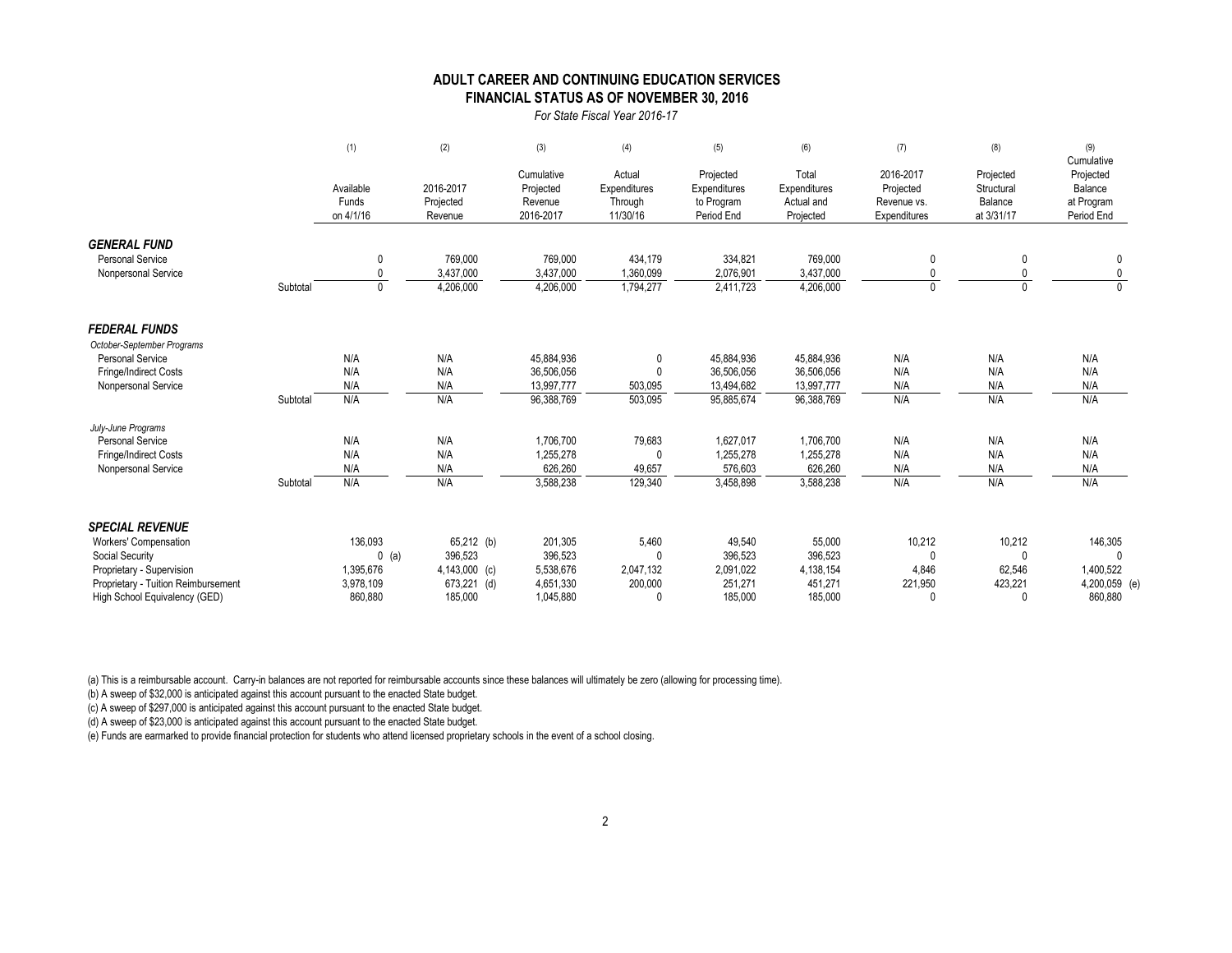### **FINANCIAL STATUS AS OF NOVEMBER 30, 2016 PROFESSIONS**

*For State Fiscal Year 2016-17*

|                                                     | (1)                             | (2)                               | (3)                                             | (4)                                           | (5)                                                   | (6)                                              | (7)                                                   | (8)                                              | (9)<br>Cumulative                                |
|-----------------------------------------------------|---------------------------------|-----------------------------------|-------------------------------------------------|-----------------------------------------------|-------------------------------------------------------|--------------------------------------------------|-------------------------------------------------------|--------------------------------------------------|--------------------------------------------------|
|                                                     | Available<br>Funds<br>on 4/1/16 | 2016-2017<br>Projected<br>Revenue | Cumulative<br>Projected<br>Revenue<br>2016-2017 | Actual<br>Expenditures<br>Through<br>11/30/16 | Projected<br>Expenditures<br>to Program<br>Period End | Total<br>Expenditures<br>Actual and<br>Projected | 2016-2017<br>Projected<br>Revenue vs.<br>Expenditures | Projected<br>Structural<br>Balance<br>at 3/31/17 | Projected<br>Balance<br>at Program<br>Period End |
| <b>SPECIAL REVENUE</b><br>Office of the Professions | 11,739,189                      | 49,800,000 (a)                    | 61,539,189                                      | 30,530,019                                    | 18,844,063                                            | 49,374,082                                       | 425.918                                               | 2,062,918                                        | 12, 165, 107                                     |
| <b>E-Licensing Project</b>                          | 14,906,106                      |                                   | 14,906,106                                      |                                               |                                                       |                                                  |                                                       |                                                  | 14,906,106                                       |

(a) A sweep of \$2,777,000 is anticipated against this account pursuant to the enacted State budget.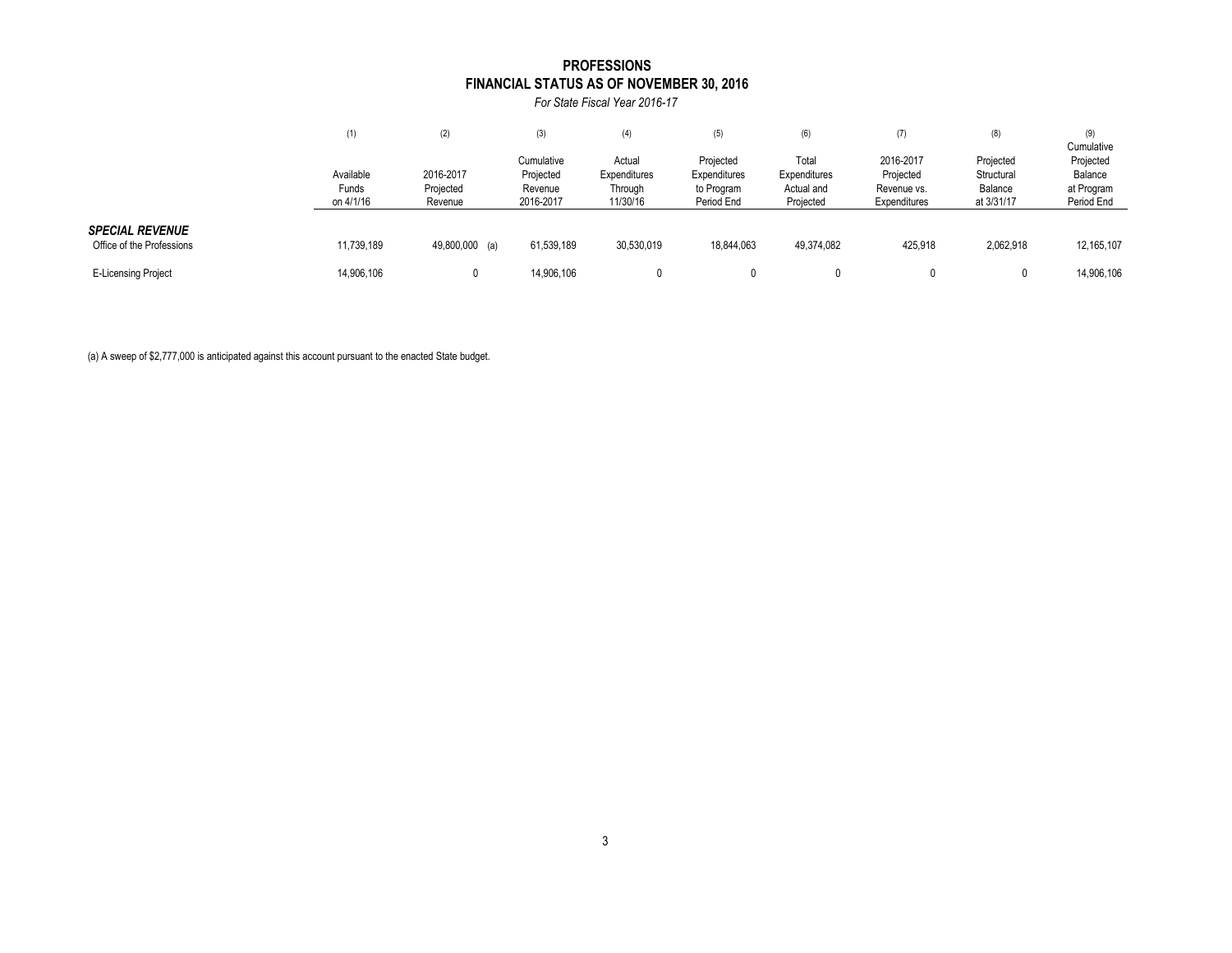### **HIGHER EDUCATION FINANCIAL STATUS AS OF NOVEMBER 30, 2016**

*For State Fiscal Year 2016-17*

|                                                                                                                       |          | (1)                             | (2)                                 | (3)                                             | (4)                                           | (5)                                                   | (6)                                              | (7)                                                   | (8)                                              | (9)<br>Cumulative                                |
|-----------------------------------------------------------------------------------------------------------------------|----------|---------------------------------|-------------------------------------|-------------------------------------------------|-----------------------------------------------|-------------------------------------------------------|--------------------------------------------------|-------------------------------------------------------|--------------------------------------------------|--------------------------------------------------|
|                                                                                                                       |          | Available<br>Funds<br>on 4/1/16 | 2016-2017<br>Projected<br>Revenue   | Cumulative<br>Projected<br>Revenue<br>2016-2017 | Actual<br>Expenditures<br>Through<br>11/30/16 | Projected<br>Expenditures<br>to Program<br>Period End | Total<br>Expenditures<br>Actual and<br>Projected | 2016-2017<br>Projected<br>Revenue vs.<br>Expenditures | Projected<br>Structural<br>Balance<br>at 3/31/17 | Projected<br>Balance<br>at Program<br>Period End |
| <b>GENERAL FUND</b><br><b>Personal Service</b><br>Nonpersonal Service                                                 | Subtotal | 0                               | 2,714,000<br>5,447,000<br>8,161,000 | 2,714,000<br>5,447,000<br>8,161,000             | 1,955,636<br>2,628,822<br>4,584,458           | 758,364<br>2,818,178<br>3,576,542                     | 2,714,000<br>5,447,000<br>8,161,000              | 0<br>0                                                |                                                  | 0<br>$\mathbf 0$<br>$\mathbf{0}$                 |
| <b>FEDERAL FUNDS</b><br>July-June Programs<br><b>Personal Service</b><br>Fringe/Indirect Costs<br>Nonpersonal Service | Subtotal | N/A<br>N/A<br>N/A<br>N/A        | N/A<br>N/A<br>N/A<br>N/A            | 899,465<br>284,380<br>293,221<br>1,477,066      | 193,735<br>17,991<br>2,472<br>214,198         | 705,730<br>266,389<br>290,749<br>1,262,868            | 899,465<br>284,380<br>293,221<br>1,477,066       | N/A<br>N/A<br>N/A<br>N/A                              | N/A<br>N/A<br>N/A<br>N/A                         | N/A<br>N/A<br>N/A<br>N/A                         |
| <b>SPECIAL REVENUE</b><br>Office of Teacher Certification                                                             |          | 635,744                         | 6,000,000                           | 6,635,744                                       | 3,660,688                                     | 2,394,312                                             | 6,055,000                                        | $(55,000)$ (a)                                        | 0                                                | 580,744                                          |
| Interstate Reciprocity for Postsecondary Distance Ed                                                                  |          | 0                               | 605,900                             | 605,900                                         | 50,889                                        | 499,031                                               | 549,920                                          | 55,980                                                | 55,980                                           | 55,980                                           |

(a) This imbalance is the result of the use of prior year funds to meet current year one-time obligations.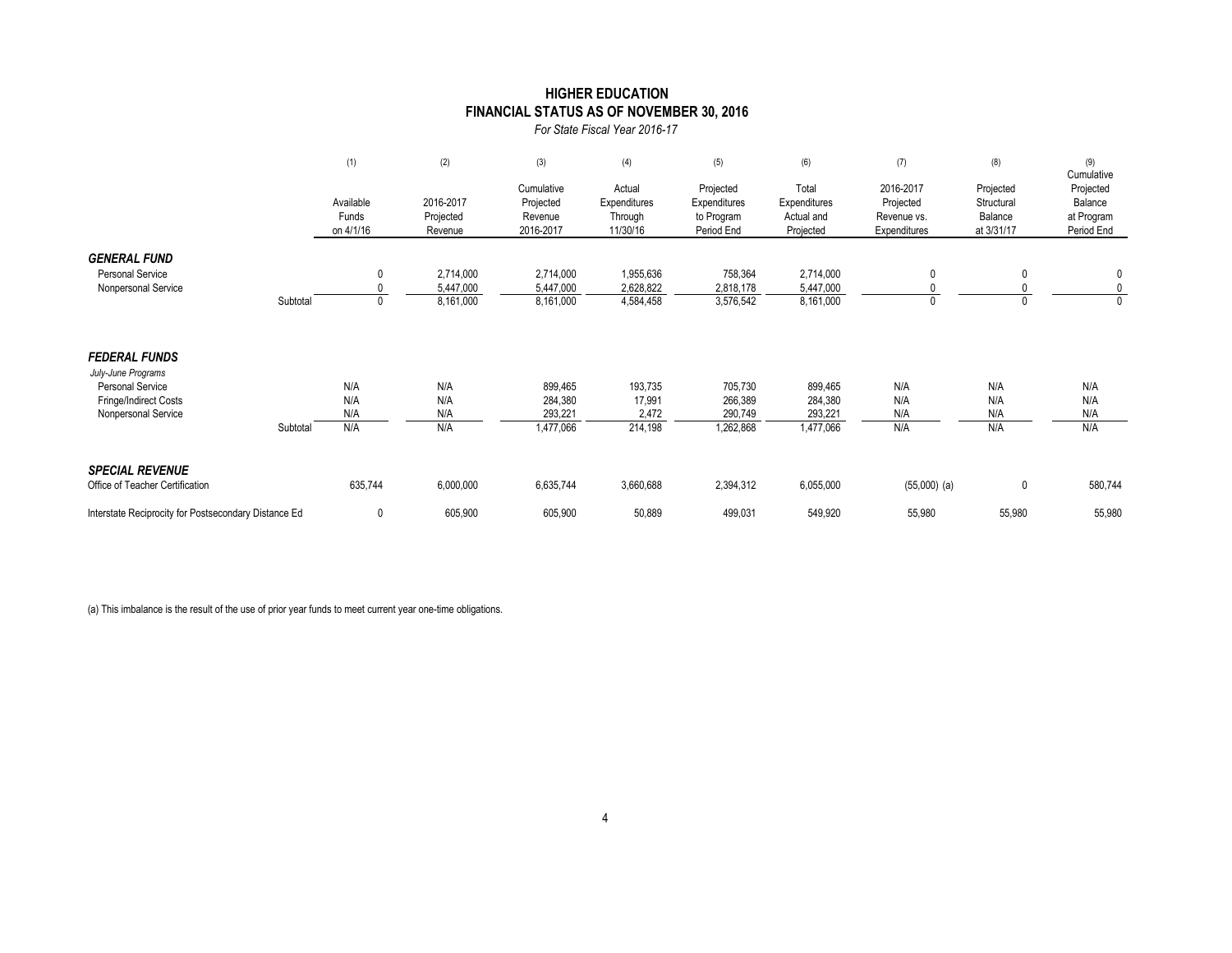# **OFFICE OF P-12 FINANCIAL STATUS AS OF NOVEMBER 30, 2016**

*For State Fiscal Year 2016-17*

|                                                                       |          | (1)                             | (2)                                    | (3)                                             | (4)                                           | (5)                                                   | (6)                                              | (7)                                                   | (8)                                              | (9)<br>Cumulative                                |
|-----------------------------------------------------------------------|----------|---------------------------------|----------------------------------------|-------------------------------------------------|-----------------------------------------------|-------------------------------------------------------|--------------------------------------------------|-------------------------------------------------------|--------------------------------------------------|--------------------------------------------------|
|                                                                       |          | Available<br>Funds<br>on 4/1/16 | 2016-2017<br>Projected<br>Revenue      | Cumulative<br>Projected<br>Revenue<br>2016-2017 | Actual<br>Expenditures<br>Through<br>11/30/16 | Projected<br>Expenditures<br>to Program<br>Period End | Total<br>Expenditures<br>Actual and<br>Projected | 2016-2017<br>Projected<br>Revenue vs.<br>Expenditures | Projected<br>Structural<br>Balance<br>at 3/31/17 | Projected<br>Balance<br>at Program<br>Period End |
| <b>GENERAL FUND</b><br><b>Personal Service</b><br>Nonpersonal Service | Subtotal | 0<br>$\mathbf{0}$<br>0          | 16.601.000<br>23,835,000<br>40,436,000 | 16,601,000<br>23,835,000<br>40,436,000          | 10,832,715<br>3,824,281<br>14,656,996         | 5,768,285<br>20,010,719<br>25,779,004                 | 16,601,000<br>23,835,000<br>40,436,000           | 0<br>$\Omega$                                         | 0<br>0                                           | 0<br>$\mathbf{0}$<br>$\Omega$                    |
| <b>FEDERAL FUNDS</b><br>October-September Programs                    |          |                                 |                                        |                                                 |                                               |                                                       |                                                  |                                                       |                                                  |                                                  |
| <b>Personal Service</b>                                               |          | N/A                             | N/A                                    | 2,528,533                                       | 123,239                                       | 2,405,294                                             | 2,528,533                                        | N/A                                                   | N/A                                              | N/A                                              |
| Fringe/Indirect Costs                                                 |          | N/A                             | N/A                                    | 2,386,704                                       | 227,682                                       | 2,159,022                                             | 2,386,704                                        | N/A                                                   | N/A                                              | N/A                                              |
| Nonpersonal Service                                                   |          | N/A                             | N/A                                    | 4,315,871                                       | 82,435                                        | 4,233,436                                             | 4,315,871                                        | N/A                                                   | N/A                                              | N/A                                              |
|                                                                       | Subtotal | N/A                             | N/A                                    | 9,231,108                                       | 433,356                                       | 8,797,752                                             | 9,231,108                                        | N/A                                                   | N/A                                              | N/A                                              |
| July-June Programs<br>Personal Service                                |          |                                 | N/A                                    |                                                 |                                               |                                                       |                                                  | N/A                                                   |                                                  |                                                  |
| Fringe/Indirect Costs                                                 |          | N/A<br>N/A                      | N/A                                    | 24,764,352<br>24,131,670                        | 9,964,212<br>3,021,763                        | 14,800,140<br>21,109,907                              | 24,764,352<br>24,131,670                         | N/A                                                   | N/A<br>N/A                                       | N/A<br>N/A                                       |
| Nonpersonal Service                                                   |          | N/A                             | N/A                                    | 23,713,434                                      | 700,302                                       | 23,013,132                                            | 23,713,434                                       | N/A                                                   | N/A                                              | N/A                                              |
|                                                                       | Subtotal | N/A                             | N/A                                    | 72,609,456                                      | 13,686,277                                    | 58,923,179                                            | 72,609,456                                       | N/A                                                   | N/A                                              | N/A                                              |
| <b>SPECIAL REVENUE</b>                                                |          |                                 |                                        |                                                 |                                               |                                                       |                                                  |                                                       |                                                  |                                                  |
| State School for the Blind at Batavia                                 |          | $0$ (a)                         | 10,020,000                             | 10,020,000                                      | 6,388,538                                     | 3,631,462                                             | 10,020,000                                       | $\mathbf 0$                                           | 0                                                | 0                                                |
| State School for the Deaf at Rome                                     |          | $0$ (a)                         | 9,408,798                              | 9,408,798                                       | 5,185,573                                     | 4.223.225                                             | 9.408.798                                        | 0                                                     | $\mathbf{0}$                                     | 0                                                |

(a) This is a reimbursable account. Carry-in balances are not reported for reimbursable accounts since these balances will ultimately be zero (allowing for processing time).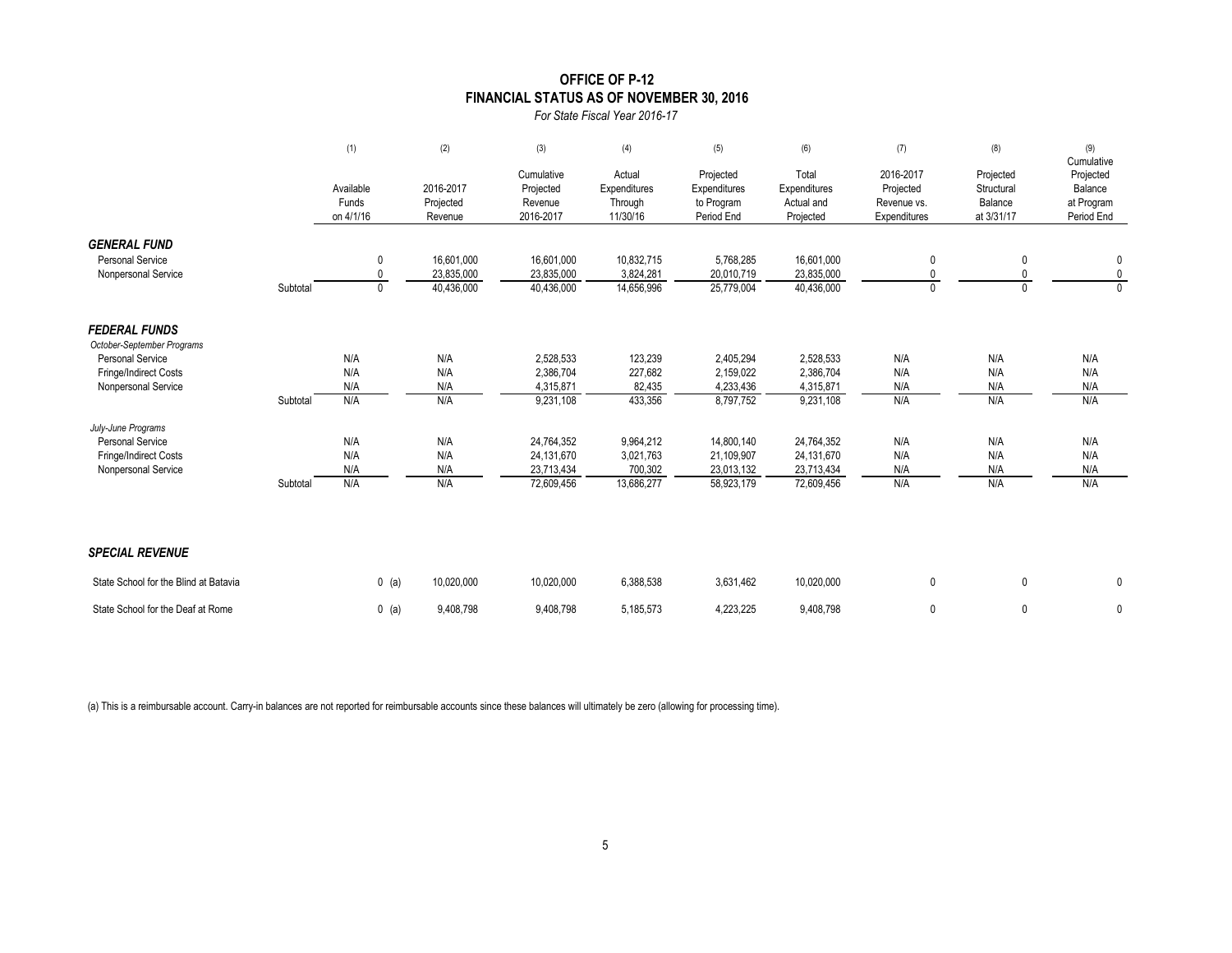#### **FINANCIAL STATUS AS OF NOVEMBER 30, 2016 CULTURAL EDUCATION**

*For State Fiscal Year 2016-17*

|                                                                                                                                           |          | (1)                             | (2)                               | (3)                                             | (4)                                           | (5)                                                   | (6)                                              | (7)                                                   | (8)                                              | (9)<br>Cumulative                                |
|-------------------------------------------------------------------------------------------------------------------------------------------|----------|---------------------------------|-----------------------------------|-------------------------------------------------|-----------------------------------------------|-------------------------------------------------------|--------------------------------------------------|-------------------------------------------------------|--------------------------------------------------|--------------------------------------------------|
|                                                                                                                                           |          | Available<br>Funds<br>on 4/1/16 | 2016-2017<br>Projected<br>Revenue | Cumulative<br>Projected<br>Revenue<br>2016-2017 | Actual<br>Expenditures<br>Through<br>11/30/16 | Projected<br>Expenditures<br>to Program<br>Period End | Total<br>Expenditures<br>Actual and<br>Projected | 2016-2017<br>Projected<br>Revenue vs.<br>Expenditures | Projected<br>Structural<br>Balance<br>at 3/31/17 | Projected<br>Balance<br>at Program<br>Period End |
| <b>GENERAL FUND</b><br><b>Personal Service</b><br>Nonpersonal Service                                                                     | Subtotal | 0<br>0<br>$\mathbf 0$           | 388,000<br>305,000<br>693,000     | 388,000<br>305,000<br>693,000                   | 237,258<br>40,404<br>277,662                  | 150,742<br>264,596<br>415,338                         | 388,000<br>305,000<br>693,000                    |                                                       | 0<br>$\mathbf{0}$                                | 0<br>0<br>$\mathbf{0}$                           |
| <b>FEDERAL FUNDS</b><br>October-September Programs<br><b>Personal Service</b>                                                             |          | N/A                             | N/A                               | 2,855,857                                       | 181,256                                       | 2,674,601                                             | 2,855,857                                        | N/A                                                   | N/A                                              | N/A                                              |
| Fringe/Indirect Costs<br>Nonpersonal Service                                                                                              | Subtotal | N/A<br>N/A<br>N/A               | N/A<br>N/A<br>N/A                 | 1,775,753<br>864,539<br>5,496,149               | 101,252<br>282,508                            | 1,674,501<br>864,539<br>5,213,641                     | 1,775,753<br>864,539<br>5,496,149                | N/A<br>N/A<br>N/A                                     | N/A<br>N/A<br>N/A                                | N/A<br>N/A<br>N/A                                |
| <b>SPECIAL REVENUE</b><br><b>Cultural Education Account</b><br>Office of Cultural Education-Operations<br><b>Local Government Records</b> |          | (3,658,251)                     | 27,500,000                        | 23,841,749                                      | 17,288,876                                    | 10,213,989                                            | 27,502,865                                       | $(2,865)$ (d)                                         | 298,317                                          | (3,661,116)                                      |
| Management Improvement Fund<br>Records Management Program                                                                                 |          | $0$ (a)<br>25,527               | $3,637,415$ (b)<br>1,700,000      | 3,637,415<br>1,725,527                          | 2,079,404<br>1,175,627                        | 1,557,911<br>524,114                                  | 3,637,315<br>1,699,741                           | 100<br>259                                            | 100<br>259                                       | 100<br>25,786                                    |

Cultural Resource Survey Account 0 (c) 9,989,304 9,989,304 2,896,307 7,092,997 9,989,304 0 0 0 Education Museum Account 38,143 220,000 258,143 185,018 34,160 219,178 822 822 38,965 Education Archives Account **100.000 12,000** 59,369 5,369 5,369 5,156 5,156 521,475 525 525 525 37,894 Education Library Account 117,273 45,000 162,273 21,020 55,630 76,650 (31,650) (d) 350 85,623 Grants and Bequests 64,894 0 64,894 0 41,000 41,000 (41,000) (d) 0 23,894 Archives Partnership Trust 175,126 (e) 587,587 762,713 360,569 226,109 586,678 909 909 909 176,035 Summer School for the Arts 177,912 682,000 859,912 647,291 34,203 681,494 506 506 506 178,418

(a) The Local Government Records Management account carry-in is not reported because the revenue in this account supports both the administrative costs reported here and a larger Aid to Localities grant program, not reflec (b) A sweep of \$782,000 is anticipated against this account pursuant to the enacted State budget.

(c) This is a reimbursable account. Carry-in balances are not reported for reimbursable accounts since these balances will ultimately be zero (allowing for processing time).

(d) This imbalance is the result of the use of prior year funds to meet current year one-time obligations.

(e) Excludes endowment funds.